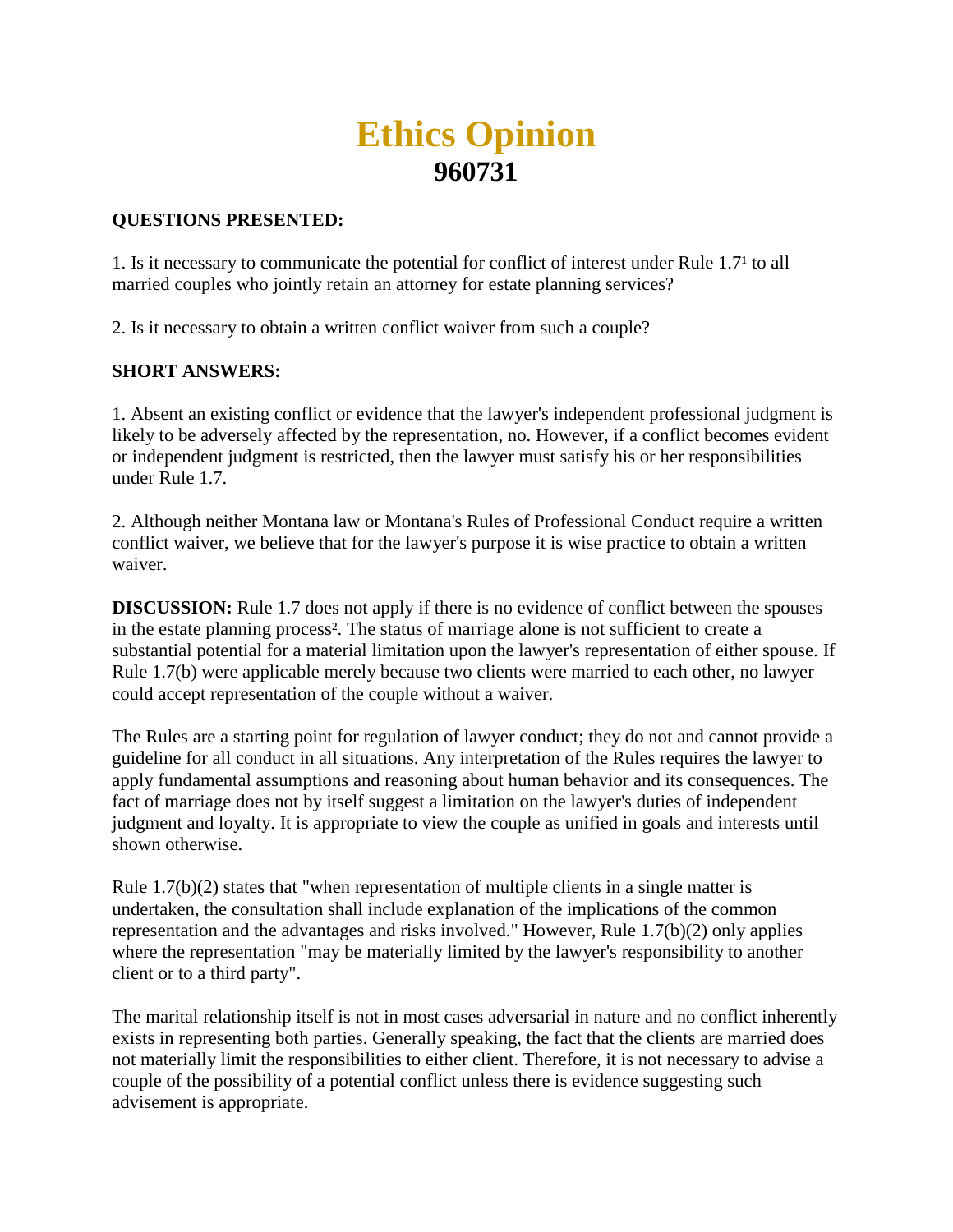Conflict occurs when spouses disagree on issues in which only one spouse can succeed. "A lawyer with loyalties to both spouses in joint representation may find that he or she will require a conflict waiver...because he or she will decide...that accomplishing the goals of one spouse creates legal or emotional difficulties for the other." Id. at 773.

In the event that a lawyer perceives conflict or potential for conflict, it is wise for that lawyer to explain the lawyer's obligations under Rule 1.7(b) and the client's choices of representation with the lawyer; among them, joint or separate representation, or declination of representation by the lawyer. The lawyer should explain that if they are represented jointly, the lawyer may assume that either the two spouses will agree or they have independence of property or other rights that do not require agreement. If the couple chooses separate representation by the lawyer, each spouse is entitled separately to the lawyer's counsel for his or her own interest. The lawyer does not mediate between them<sup>3</sup>, but rather, the counseling of each with respect to his or her disposition of assets are separate lawyering transactions.

The lawyer's view of his or her mode of representation of the couple alters each spouse's rights and duties with respect to the other spouse and also dictates certain rights and duties of the lawyer's counseling the couple. For example, if there is litigation in a joint representation, each spouse is a holder of the attorney-client privilege with respect to confidential information exchanged in that representation. Litigation in the context of separate representation differs significantly because all confidential disclosures by either spouse to the lawyer outside the presence of the other spouse carry the protection of privilege from disclosure to the other spouse, as well as to third parties. Because the lawyer's exposure to conflicting interests is greater in a joint representation than in a separate representation, the lawyer will sooner reach the threshold of conflict.

Once a substantial potential for a material limitation on the lawyer's representation of either spouse - the equivalent of a material potential for conflict - exists, Rule 1.7 (b) applies and the lawyer must obtain consent to the representation. Though neither the Rules nor Montana law require a written conflict waiver, we believe it is advisable for the lawyer's purposes to obtain a waiver in writing.

There are many points of disagreement that may not rise to the level of a conflict for purposes of a Rule 1.7(b) conflict waiver. Conflict does not necessarily exist when spouses differ in their objectives. For example no actual conflict can be said to exist if one spouse wants to benefit the couple's children sooner than does the other, or if the couple's plans differ as they are in a second marriage in which each spouse wants to make separate arrangements for children from a prior marriage. Different choices made by each spouse with respect to his or her own assets typically do not rise to a material potential for conflict.

Representation of husbands and wives requires the lawyer's continuing sensitivity to changing goals and interests. This in turn mandates flexibility after the lawyer's initial assessment of each situation for actual potential for conflict. In the event actual potential exists or develops, the better practice under Rule 1.7 is discussion and agreement (preferably in writing) between lawyer and couple as to the alternatives available for the lawyer's continued representation, including the possibility of declination of representation.